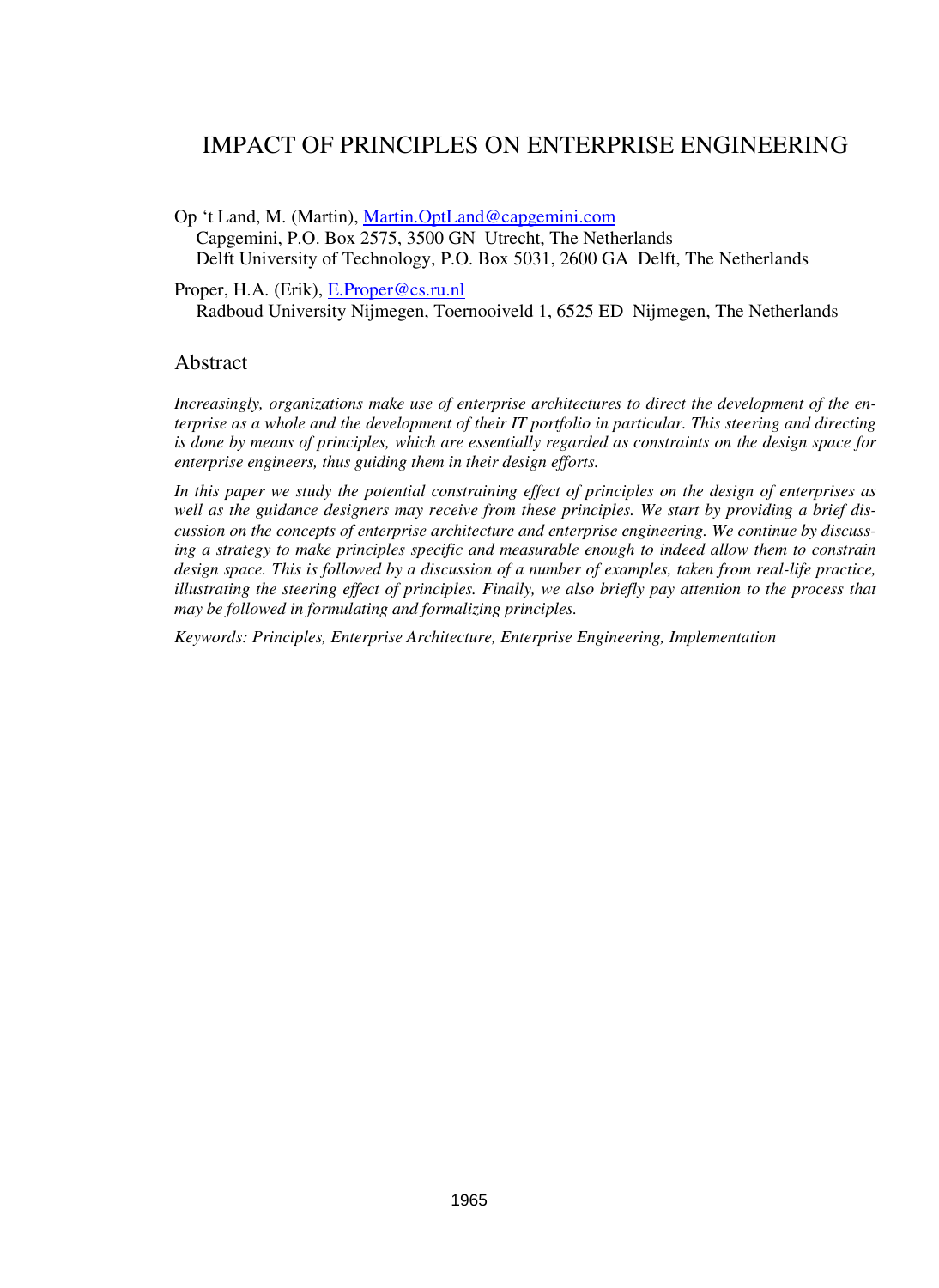## **1 INTRODUCTION**

Large organizations increasingly make use of enterprise architectures to direct the development of the enterprise as a whole and IT development in particular (Lankhorst et al 2005). These developments are fuelled even more by government regulations such as the Clinger-Cohen Act in the USA (Clinger-Cohen 1996), which requires government bodies to provide an IT architecture based on a set of architecture principles. A more specific way of expressing the role of enterprise architecture is to state: "architecture is defined as *normative restriction* of *design freedom*" (xAF 2003 p. 25). In most (enterprise) architecture approaches, this constraining is done by means of so-called architecture principles (IEEE 2000, TOGAF 2004). According to The Open Group Architecture Framework (TOGAF 2004), "*Principles are general rules and guidelines, intended to be enduring and seldom amended, that inform and support the way in which an organization sets about fulfilling its mission*". Such principles typically address the concerns of the key stakeholders within an organization.

While several sources attribute a pivotal role to principles, a precise definition of the concept of principles as well as the mechanisms and procedures needed to turn them into an effective means still lack. Both IEEE (2000) and TOGAF (2004) position principles as a means to guide the design and evolution of systems, while xAF (2003) essentially defines (enterprise) architecture as a set of principles. Nevertheless, no clear definition of principles and associated mechanisms and procedures are given. This is also not the aim of this paper. This paper is, however, part of ongoing research in which we indeed are progressing towards such a definition. The main contribution of this paper is an exploration of the actual use of principles in practice in steering the development of an enterprise. For obvious reasons, this practical use should strongly influence the definition of the concept of principles, as well as the mechanisms and procedures needed to make it into an effective means. Several organizations already apply architecture principles as a means to indeed steer their evolution. At the same time, sources such as IEEE (2000), TOGAF (2004) and xAF (2003) do not provide a discussion on the potential impact of principles on the development of enterprises, i.e. there is no discussion on their actual "steering abilities". This paper aims to provide an initial exploration of this ability.

The remainder of this paper is structured as follows. In the next section, we provide a brief discussion on the concepts of enterprise architecture and enterprise engineering. We then continue by discussing a strategy to make principles specific and measurable enough to indeed allow them to constrain design space. This finally enables us to discuss the main contribution of this paper: an exploration of the impact of principles on the development of enterprises. We do so by discussing a number of examples, taken from real-life practice, illustrating the steering effect of principles. Finally, before concluding, we briefly pay attention to the process that may be followed in formulating and formalizing principles.

#### **2 ARCHITECTURE AND ENTERPRISE ENGINEERING**

The aim of this section is to briefly introduce the concepts of architecture and its relation to enterprise engineering. As our starting point, we chose xAF (2003) and Dietz (2005, 2006). First, we focus on the development process of a single system, and the role played by architecture. We then broaden this to the level of an enterprise, involving multiple systems. Finally we pose some challenges which arise when operationalizing architecture as a set of principles.

In a development process several systems are involved. Most prominently, the *object system* (OS), which is the system being designed, engineered and implemented. In addition to the OS, in this paper we will also distinguish a *using system* (US) and the *governing system* (GS). The US is the system that will use the functions or services offered by the OS, once it is operational. The GS governs the design, engineering and implementation of object systems by means of an architecture, where this governing is made concrete in terms of principles.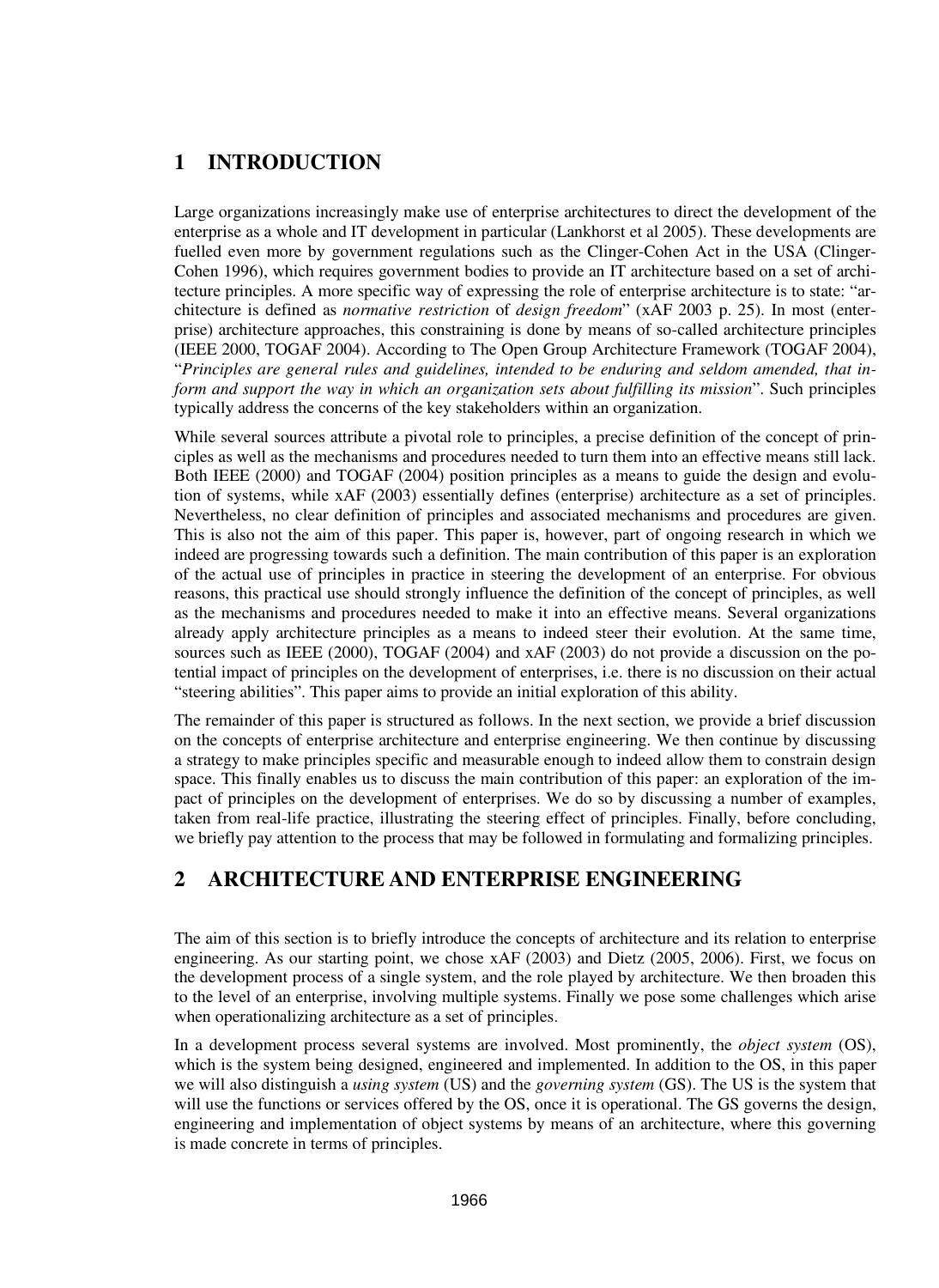Dietz (2006) elaborates the relationship between US and OS. According to Dietz, the development of a single homogeneous system of any type can be understood as an instance of the Generic System Development Process (GSDP). This generic process is illustrated in Figure 1.



*Figure 1 Generic System Development Process (after Dietz 2005 p. 23)* 

The development of an OS is considered to consist of a *design*, an *engineering* and an *implementation* phase. The design phase comprises a function design and construction design. *Function design*, the first step in the design of the OS, starts from the construction of the US and ends with the function of the OS. Function design delivers the requirements of the OS, so a black-box model of the OS. This black-box model clarifies the behavior of the OS in terms of (functional) relationships between input and output of the OS. The function model of the OS does not contain any information about the construction of the OS. *Construction design*, the second step in the design of the OS, starts with the specified function of the OS and it ends with the construction model of the OS. Construction design bridges the mental gap between function and construction, which means establishing a correspondence between systems of different categories: the category of the US (where the function of the OS is defined) and the category of the OS. Construction design delivers an ontology, the highest level white-box model, of the OS. This white-box model clarifies the internal construction and operation of the OS in terms of collaboration between its elements to deliver products to its environment. By an *ontology* or ontological model of a system we understand a model of its construction, which is completely independent of the way in which it will be implemented using some underlying technological infrastructure. The *engineering* of a system is the process in which a number of white-box models are produced, such that every model is fully derivable from the previous one and the available specifications. Engineering starts from the ontological model, produces a set of subsequently more detailed white-box models and ends with the implementation model. By *implementation* is understood the assignment of technological means to the elements in the implementation model, so that the system can be put into operation. By *technology* we understand the technological means by which a system is implemented. A wide range of technological means is available, varying from human beings and organizational entities via ICT (e.g. phone, email, computer programs) to industrial robots, vacuum cleaners, cars, drilling machines and screw drivers.

An important assumption for enterprise architecture is that the design freedom of designers is undesirable large xAF (2003 p. 25), and that as a consequence, the systems thus developed would typically be suboptimal in use, maintenance and costs. Suppose for instance that the OS is an automated information system *X* and the US is some department *Y* of the enterprise. Suppose furthermore that the project which has to develop the OS involves the relevant parties from both OS and US. Then it is reasonably to expect that the OS in itself will meet the needs of the US. However, even if this is the case, it is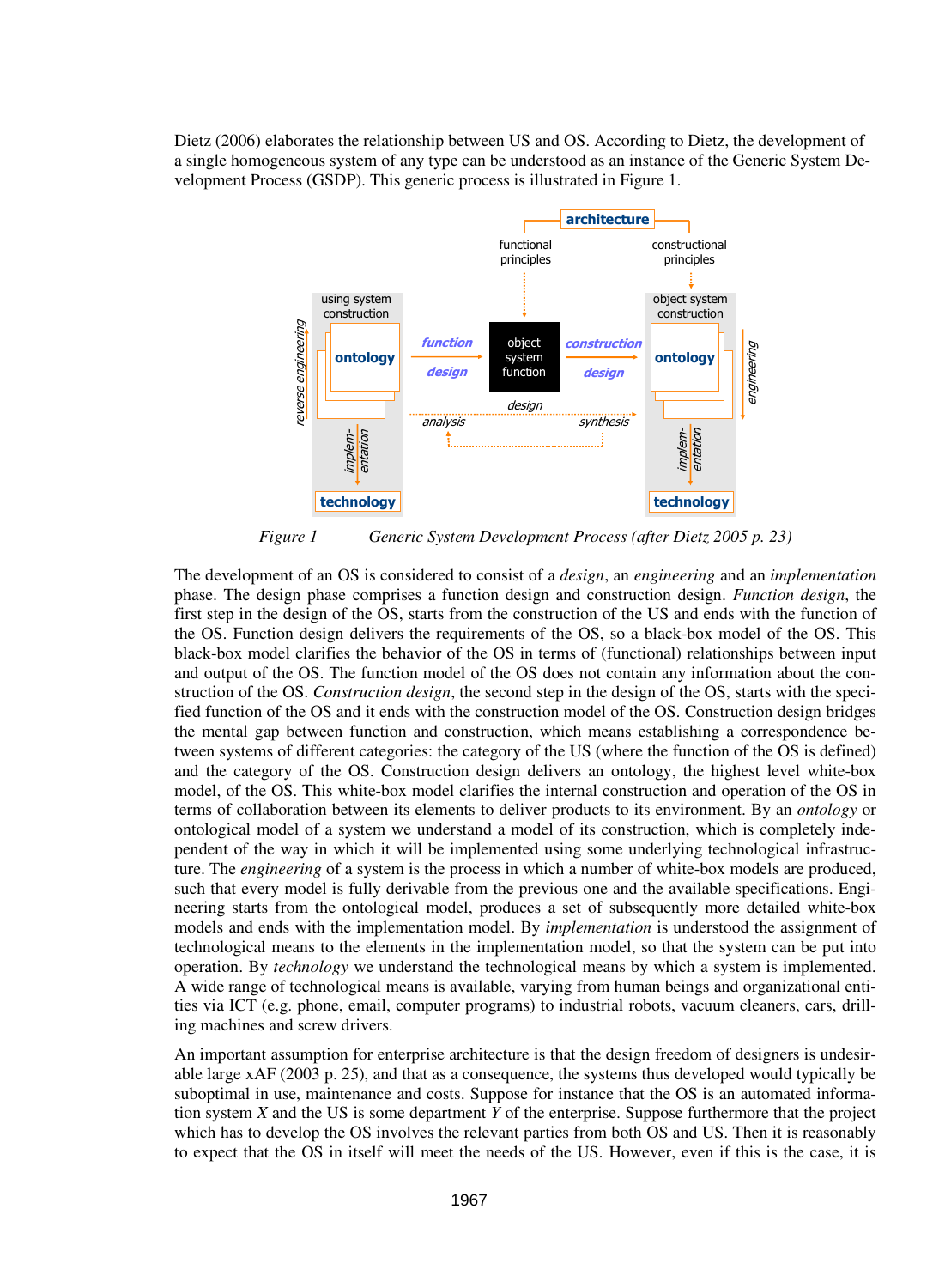quite conceivable (and in practice quite common) that the resulting OS is suboptimal from the perspective of the enterprise. For instance, although information system *X* may proper support to department *Y*, it may not connect well to other information systems of the enterprise or one of the third parties in an extended enterprise. Or, it may work and connect well, but does not do so in a future proof manner. Or, the development of system *X* has led to the introduction of new, costly or difficultly maintainable components. Of course, the typical cause of such phenomena is that the interests of far more stakeholders than just the direct representatives of US and OS have to be guarded. This is where the governing system (GS) needs to step in.

It is the responsibility of the GS to provide guidance to the development process in a way which balances and safeguards the interests, concerns and objectives of all stakeholders, by restricting the design freedom of a class of object systems. This is the starting point for xAF (2003 p. 25), who defines *architecture* (1) conceptually as a *normative restriction* of *design freedom* and (2) operationally as a consistent and coherent set of design *principles* that embody general requirements, where these general requirements hold for a class of systems. As benefits of such a governing based on architecture, xAF (2003 p. 10) a/o mentions improved integration, adaptability and agility. CIAO! (2006) and TO-GAF (2004) add to these benefits ease of collaboration, interoperability and a free flow of information.

We now turn to the level of an enterprise. We define an *enterprise* as a heterogeneous system, constituted as the layered integration of three aspect systems, namely the Business system, the Informational system and the Datalogical system (after Dietz 2006 p. 115). Dietz (2006 p. 71) defines *enterprise engineering* as "the whole body of knowledge and know-how regarding the development, implementation and operational use of enterprises, as well as their practical application in engineering projects". The term "enterprise engineering" is used here in a broader sense, like in civic, electrical and mechanical engineering. Note the difference with the notion of engineering in the narrow sense as introduced in GSDP: (1) it now plays a role in all life-cycle phases of a system and (2) the type of system involved is now the (heterogeneous) system called the enterprise.

As *enterprise architecture* we will consider the architecture, so operationally the set of principles, which is applicable to the enterprise. As a consequence, its principles can influence any aspect system of the enterprise (Business, Informational, Datalogical), the integration of those aspect systems and any life-cycle phase (development, implementation, operational use, maintenance etc.) of the systems.

As defined before, principles embody general requirements holding for a class of systems. xAF (2003 p. 10) illustrates this difference between general and special requirements as follows. Suppose we require for all cars of a car factory that the maximum speed should be at least 80 km/hour. For a specific car type, we could additionally require that its maximum speed be at least 180 km/hour. This example of a functional requirement has also a constructional counterpart in terms of material use (see Table 1).

| perspective | General                                               | special                                              |  |
|-------------|-------------------------------------------------------|------------------------------------------------------|--|
| functional  | • accounting should be in conformity with             | • this accounting system should handle \$ and        |  |
|             | European law                                          |                                                      |  |
|             | • the maximum speed of cars should be at least        | • the maximum speed of this car should be at         |  |
|             | $80 \text{ km/hr}$                                    | least 180 km/hr                                      |  |
| construc-   | • ICT-applications should be component based          | $\bullet$ this system must be programmed in $C^{++}$ |  |
| tional      | $\bullet$ in cars, minimal 25% of the material should | • the body of this car should be fully syn-          |  |
|             | be synthetic                                          | thetic                                               |  |

*Table 1 General and special requirements (xAF 2003 p. 10)* 

Having explored the concepts of enterprise engineering and enterprise architecture / principles, several questions emerge, which we will discuss in the following sections:

- how do principles, usable as a steering instrument for the GS, look like?
- how do principles restrict and impact enterprise engineering?
- what process should we follow to formulate (a set of) principles?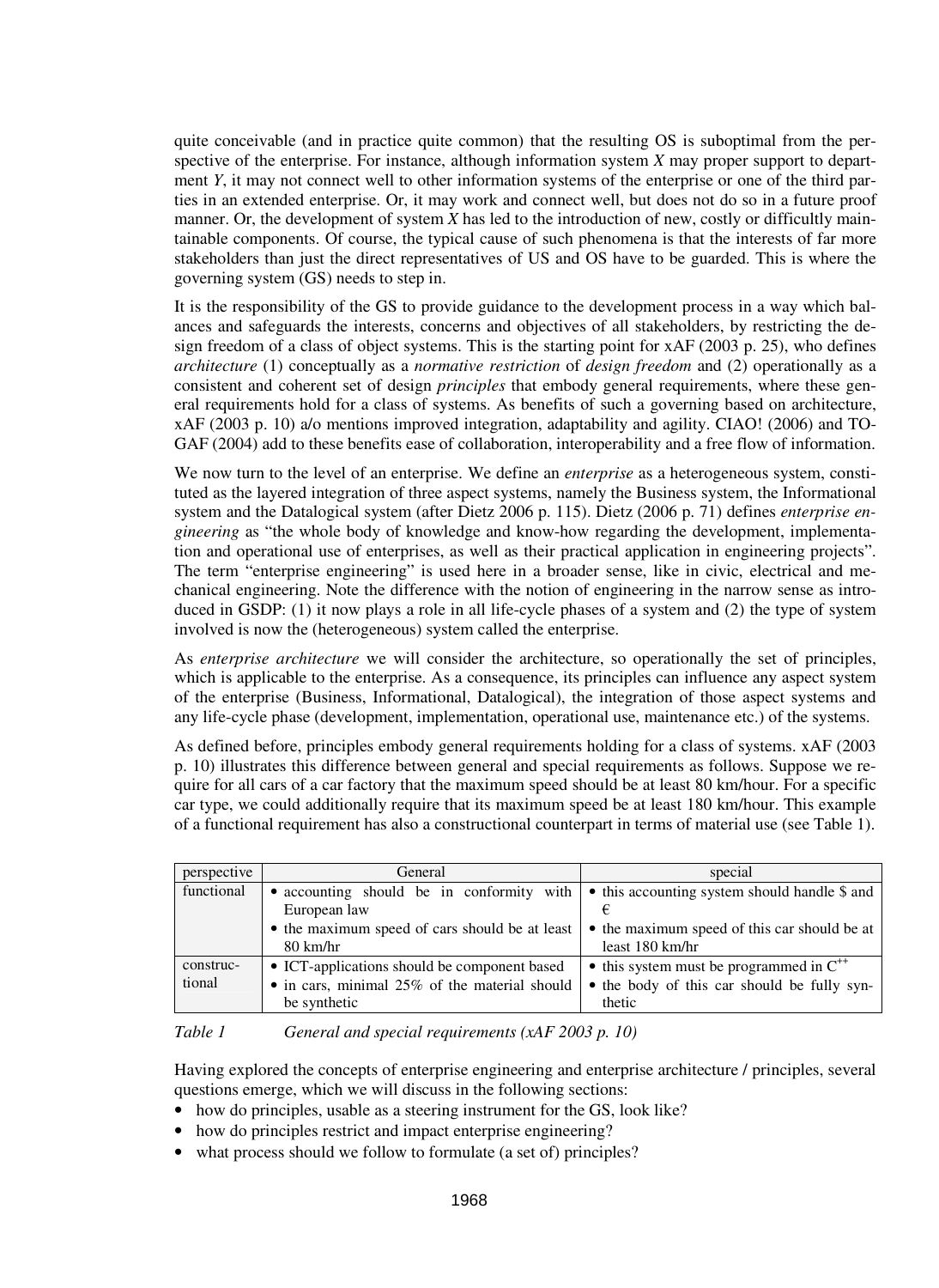# **3 OPERATIONALIZING DESIGN RESTRICTIONS: PRINCIPLES**

There is no clear definition yet of the concept of principles. As mentioned before, providing such a definition is also not the goal of this paper. In this paper we aim to explore the impact of principles on the development of enterprises. To operationalize this impact, however, principles should be specific enough. This section therefore briefly surveys some considerations in making principles specific enough to enable them to steer development.

Some generally accepted quality requirements for a (set of) principle(s) are (Davenport et al. 1989, Tapscott and Caston 1993, IEEE 2000, TOGAF 2004, xAF 2003 p. 25):

- the set of principles should be consistent and coherent;
- the amount of principles in a set should be few;
- a principle should have a rationale, be stable, be specific, and be measurable/falsifiable.

Consider, as an illustration, Table 2. This set of example principles, taken from a real-life case, has been documented using the IAFv3 (2005) style of documenting principles.

| doc-part    | definition                                                                | example (building on USACO 2000, principle 7)                                                                                                                                                                                                                                                                                                                                                                                                                                                              |  |
|-------------|---------------------------------------------------------------------------|------------------------------------------------------------------------------------------------------------------------------------------------------------------------------------------------------------------------------------------------------------------------------------------------------------------------------------------------------------------------------------------------------------------------------------------------------------------------------------------------------------|--|
| name        | essence of the rule, easy to remember                                     | Re-use before buy before build                                                                                                                                                                                                                                                                                                                                                                                                                                                                             |  |
| description | brief, clear $\&$ precise/unambiguous                                     | We will consider re-use of existing applications, sys-                                                                                                                                                                                                                                                                                                                                                                                                                                                     |  |
|             | statement of the principle                                                | tems, and infrastructure before investing in new solu-                                                                                                                                                                                                                                                                                                                                                                                                                                                     |  |
|             |                                                                           | tions. We will build only those applications or systems                                                                                                                                                                                                                                                                                                                                                                                                                                                    |  |
|             |                                                                           | that will provide clear business advantages and demon-                                                                                                                                                                                                                                                                                                                                                                                                                                                     |  |
|             |                                                                           | strable cost savings.                                                                                                                                                                                                                                                                                                                                                                                                                                                                                      |  |
| motivation  | rationale behind the principle (bene-                                     | Use and availability of effective packaged solutions<br>٠                                                                                                                                                                                                                                                                                                                                                                                                                                                  |  |
|             | fits, intentions, relationship with                                       | is increasing.                                                                                                                                                                                                                                                                                                                                                                                                                                                                                             |  |
|             | other principles)                                                         | Using tested solutions reduces risks.                                                                                                                                                                                                                                                                                                                                                                                                                                                                      |  |
|             |                                                                           | Reduces the total cost of ownership.<br>$\bullet$                                                                                                                                                                                                                                                                                                                                                                                                                                                          |  |
| implication | impact of the principle, e.g. on other<br>principles, design, maintenance | Software license agreements and system develop-<br>٠<br>ment contracts should be written to allow for re-use<br>across State government.<br>"The definition of "reusable" will include solutions<br>available from other government entities (e.g., other<br>states, federal government, etc.).<br>Areas that provide clear advantages and businesses<br>٠<br>cost savings are likely to require quick adaptation.<br>Must identify the areas in which the State is seeking<br>٠<br>to distinguish itself. |  |
| assurance   | what & how will be measured to                                            | Degree of re-use and extern buying will be measured                                                                                                                                                                                                                                                                                                                                                                                                                                                        |  |
|             | verify that this principle is achieved                                    | and benchmarked against other states                                                                                                                                                                                                                                                                                                                                                                                                                                                                       |  |

*Table 2 Documentation-standard for principles (IAFv3, 2005)* 

The core of a principle is formed by the description, which syntactically takes the form of a rule. In current practice, this usually takes the form of informal statements such as (taken TOGAF 2004):

*Users have access to the data necessary to perform their duties; therefore, data is shared across enterprise functions and organizations.* 

This is a necessary basis to meaningfully complement the documentation of the principle with ingredients such as a rationale, ways of measuring compliance, etc.

When using architecture principles as the core element in enterprise architecture, informal statements as exemplified above arguably do not provide enough precision to concretely limit design space. As a result, they only have a limited power as a steering instrument. The call can already be heard for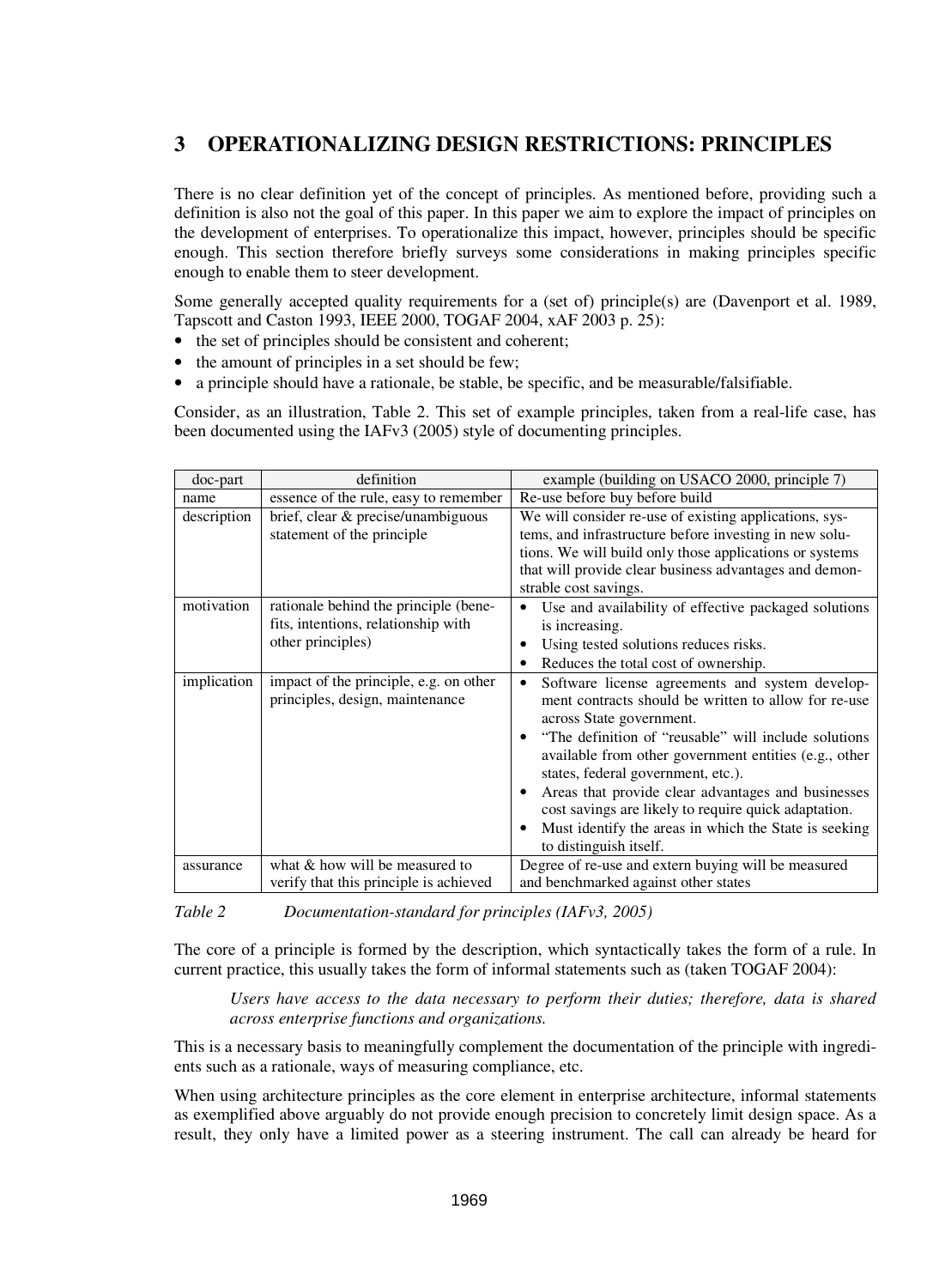SMART (Specific, Measurable, Achievable, Relevant, Time-bound) treatment of architecture principles.

In Bommel et al. (2006) a first step was taken in making principles more measurable by formalizing their formulation in a form of restricted natural language. The authors investigated the possibility of using a *business rule*-like approach for this purpose. This investigation was motivated by the strong parallel between *business rules* and principles. Consider for example the following statements taken from the business rules manifesto (Ross 2003):

- *Rules must be explicit. No rule is ever assumed about any concept or fact.*
- *Rules should be expressed declaratively in natural-language sentences for the business audience.*
- *Business rules should be expressed in such a way that they can be validated for correctness by business people.*
- *Business rules should be expressed in such a way that they can be verified against each other for consistency.*
- *Formal logics, such as predicate logic, are fundamental to well-formed expression of rules in business terms, as well as to the technologies that implement business rules.*
- *Rules define the boundary between acceptable and unacceptable business activity.*
- *More rules is not better. Usually fewer good rules is better.*

Business rules are traditionally aimed at constraining first order behavior. Principles can, however, be regarded as second order business rules constraining second order behavior of systems, i.e. constraining their design/evolution space. A possible formalization of the TOGAF example principle would be:

- Each Enterprise-function has access to Data which some User [who supports that Enterprise-function] needs for some Duties
- Each Organization has access to Data which some User [that belongs to that Organization] needs for some Duties

The language used in this example is the Object Role Calculus (ORC) (Hoppenbrouwers et al. 2005), which a further evolved variant of RIDL (Meersman 1982) and Lisa-D (Hofstede et al. 1993). As another example, consider the following TOGAF principle:

*Development of applications used across the enterprise is preferred over the development of duplicate applications which are only provided to a particular organization.* 

A possible formalization of this principle would be:

• If an Application [that is used in some Organization] results from some Development, and this Application is not a duplicate of another Application [that is used in another Organization than the former], then that Development is preferred by the Enterprise that includes both Organizations and both Applications.

An important question in this example is the way one would have to measure when one application is *a duplicate of another* application. In making such principles SMART, proper mechanisms should be defined to determine whether one application is a duplicate of another one, or more appropriately, whether one set of applications is a duplicate of another set. And more generally, in the aspect system Business one would like to measure when one process is *a duplicate of another* process, in order to detect process and organizational redundancy.

#### **4 PRACTICAL APPLICATIONS OF PRINCIPLES**

Principles have been introduced as a means for the coherent and consistent steering of change in an enterprise. In this section we will elaborate how those principles influence the enterprise engineering in practice. We saw already that documentation of the implications of a principle are required (IAFv3, 2005). To approach this finding of implications systematically, we first clarify the field of activity of an Enterprise Engineer by introducing the Enterprise Engineering Framework (EEF). In this framework, every cell represents a certain area of attention. Then we will show for a few real-life principles the impact of such a principle, using the cells of the EEF.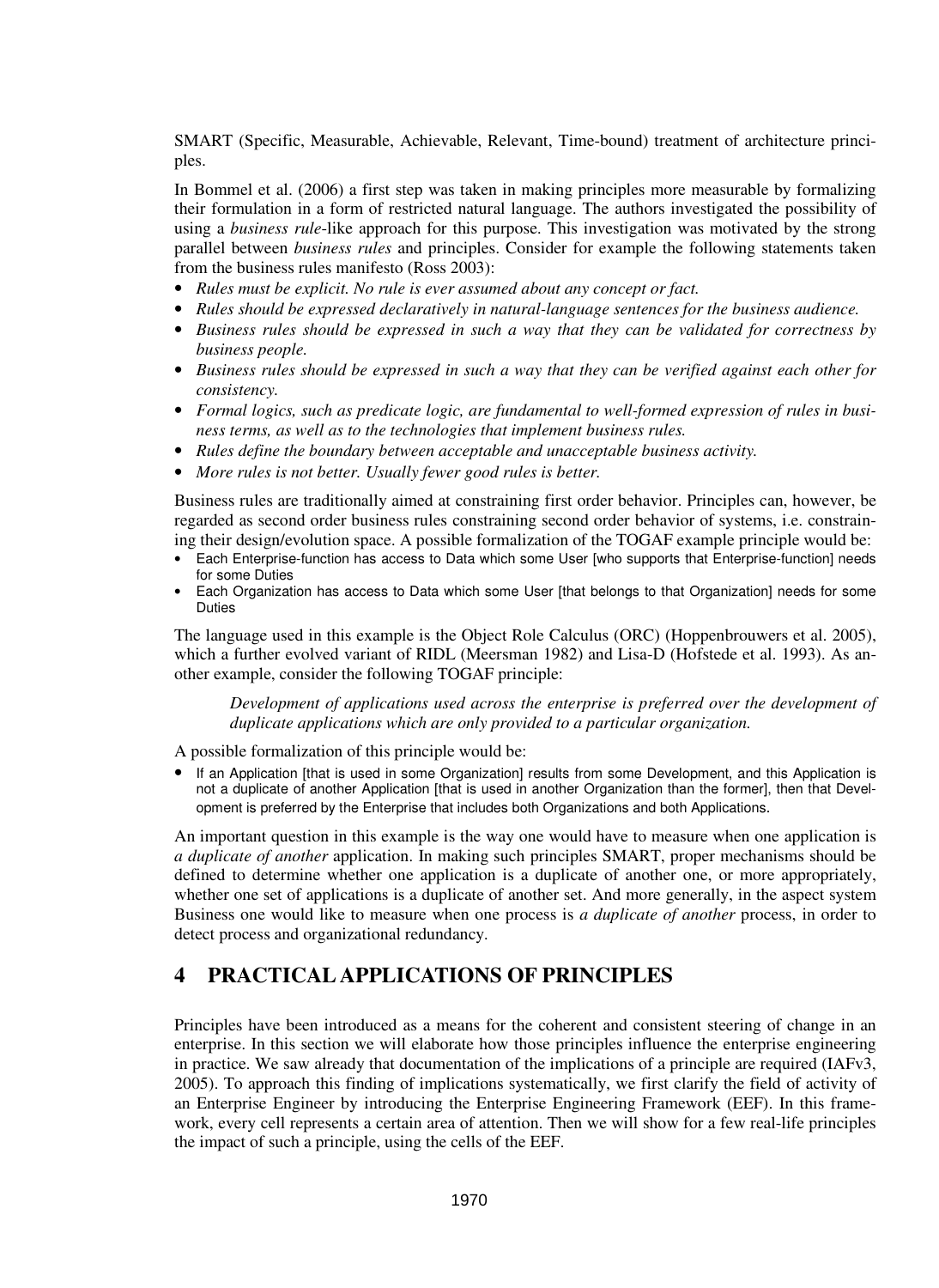In the EEF, as we said in §2, an enterprise is treated as a heterogeneous system, comprising an integrated whole of three aspect systems, namely the Business system, the Informational system and the Datalogical system (after Dietz 2006 p. 115). Each of those three homogeneous systems, including its integration, is part of the field of activity of an Enterprise Engineer, and therefore spans the dimension *System Type* in the EEF (see Figure 2).



*Figure 2 Enterprise Engineering Framework (EEF)* 

The second dimension of the EEF, the *perspective*, is mainly based on GSDP, which we discussed in §2. The functional models and requirements of an object system, i.e. its black-box perspective, reside in *Function*. The white-box models and specifications of an object system reside in two parts:

- *Construction* contains the implementation-independent model ontology of the object system;
- *Implementation Preparation* contains the implementation model of the object system.

The Perspective-dimension of EEF stops at the level of engineering in the narrow sense. The implementation, in which technological means are actually assigned to the elements of the implementation model, is out of scope for EEF.

Would the Perspective-dimension only consist of function, construction and implementation preparation, then something would be missing. Indeed, those three perspectives contain inherent properties about the object system itself. Following the distinction between function and purpose (Dietz 2006 p. 60), we need additional space for the relationship of the object system with its stakeholders, to express e.g. purpose and value of that object system for its stakeholders. Therefore the perspective *Context* has been added.

We illustrate the line of reasoning of the Perspective-dimension by an example of the B-system of Rijkswaterstaat. Rijkswaterstaat is an agency of the Ministry of Transport, Public Works and Water Management, which constructs, manages, develops and maintains the Netherlands' main infrastructure networks. For Dutch citizens, an important value is to keep "dry feet", in other words, make sure the land is not flooded by water. Rijkswaterstaat could support this by several products/services, e.g. by facilitating large-scale evacuations or by sustaining the coastline; the last strategy will in turn need other products/services like sand suppletion, artificial reefs, etc. Given the choice of product/service, a delivery-chain and actor-roles may be discerned for e.g. sand suppletion. Finally a decision has to be made who supplies the sand and checks the result. We summarize the conclusions, using the Perspective-dimension:

- Context: value for Dutch citizen = "To keep dry feet";
- Function: sustaining the coastline, using as products sand suppletion or artificial reefs;
- Construction: model of actor-roles and delivery-chain for sand suppletion;
- Implementation-preparation: shows which market party supplies sand on request; shows which part of Rijkswaterstaat decides where and when to supply sand and to check the result.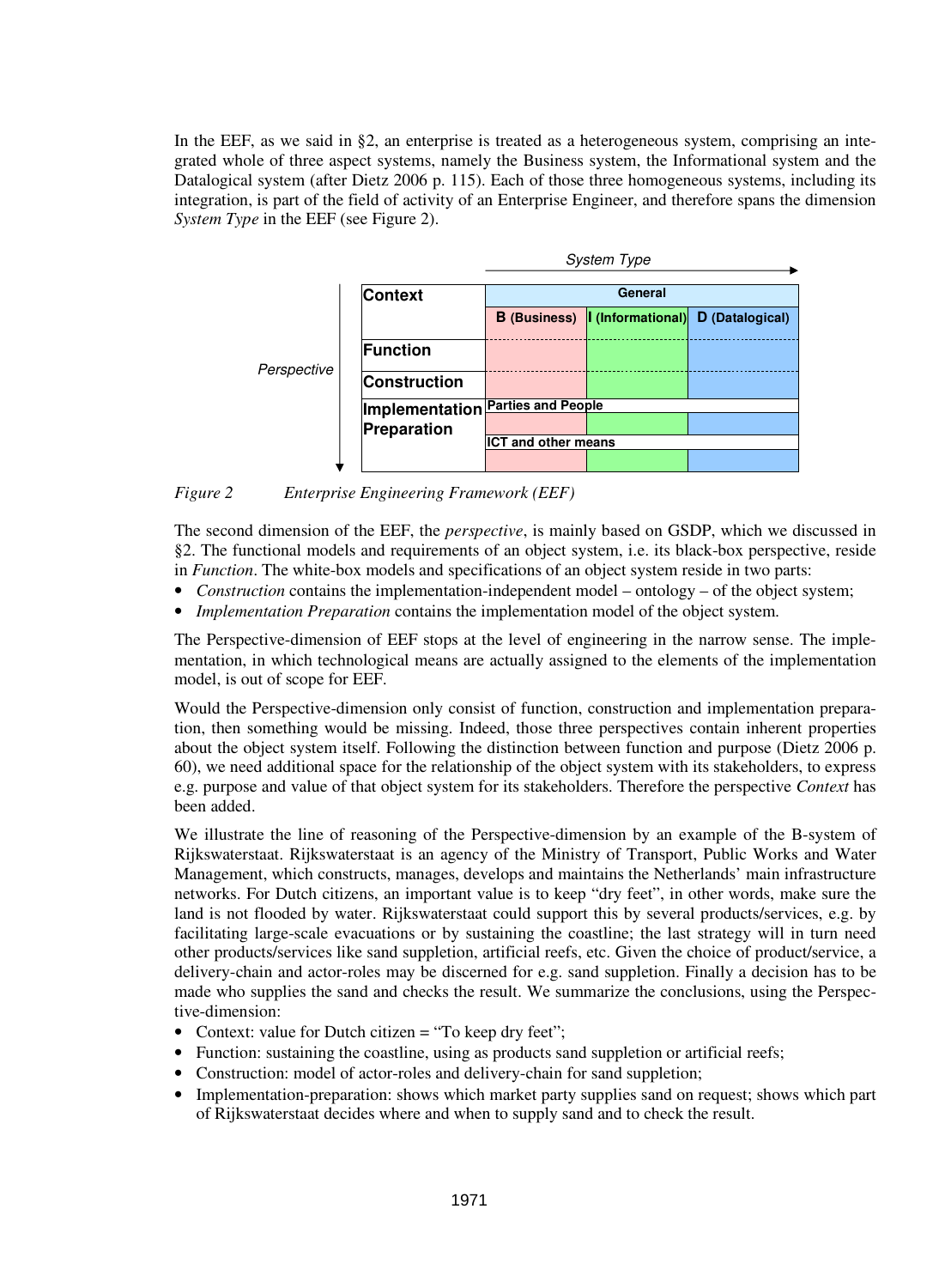On every level in the Perspective-dimension, principles can make a difference. On the implementation level, this is easy to see: two bike-suppliers, which are the same in the perspective of Construction, will have a different Implementation in organization and parties, depending if they chose for or against the principle "outsource all production" (Op 't Land 2006 p. 6). The choice for the principle "we should be agile" will touch all Perspective-levels: it will give the customer the feeling his interests are early and easily heard and make the employee proud of working for such a state-of-the-art organization (Context), the organization should be proactive in its value-propositions (Function), therefore the organization should discern roles for requirements-elicitation and agility-measurement (Construction) and the organization should execute the role requirements-elicitation in co-operation with its customer (Implementation – parties & people), supporting by innovative Group Decision Support systems (Implementation – ICT and other means).

We will now focus on a way in which the impact of principles on Enterprise Engineering can be detected more completely and systematically, using the introduced EEF. As an example-principle we use the Dutch government expression "de overheid vraagt niet naar de bekende weg", roughly translatable to "the government doesn't ask the same question twice". This means a citizen or company should inform the Dutch government only once about the same fact (e.g. his income, cars, personal data etc.); after that such a citizen/company may assume any Dutch governmental organization (so on national, provincial, municipal or district water board level) is informed. This principle is specific and falsifiable; as soon as any Dutch public institution asks you information on the same subject twice, you know they are trespassing. In Table 3 we have collected part of the impact-analysis of this principle on Enterprise Engineering.

|              | <b>Business</b>                                                                                                                                                                                                                                                                                                          | Informational                                                                                                                                                                                     | Datalogical                                                                                                                                                                                                                    |
|--------------|--------------------------------------------------------------------------------------------------------------------------------------------------------------------------------------------------------------------------------------------------------------------------------------------------------------------------|---------------------------------------------------------------------------------------------------------------------------------------------------------------------------------------------------|--------------------------------------------------------------------------------------------------------------------------------------------------------------------------------------------------------------------------------|
| Context      | • reduction in tax burden<br>for citizen<br>• cost reduction for gov-<br>ernment<br>• more efficiency in gov-<br>ernment<br>• simplifying use of gov-<br>ernment services by citi-<br>zen<br>• government should moni-<br>tor privacy<br>· government should pre-<br>vent abuse of linking data                          | • government will be re-<br>sponsible for secure shar-<br>ing and saving of data<br>· also European authorities<br>will request information                                                       | • collected data should be<br>retrievable<br>in<br>several<br>formats<br>• data-exchange is based on<br>standard-formats<br>· data should be available<br>as backup<br>• technology infrastructure<br>should be available 24*7 |
| Function     | • a government which<br>$\circ$ is customer-oriented<br>o knows what's she is<br>talking about<br>$\circ$ has its house on order<br>o is serious with her cus-<br>tomers and the customer<br>data<br>• separate governments act<br>as a unity<br>• improved lead time of<br>government-services<br>(Quality of Business) | • it must be possible to<br>share data with European<br>authorities<br>• improved<br>information<br>(Quality of Infomation:<br>response time, actuality,<br>reliability, completeness<br>$etc.$ ) | • data must be shared in<br>several (standard-) for-<br>mats<br>• data of the citizen should<br>be shared only when en-<br>crypted<br>• combining data from dif-<br>ferent sources                                             |
| Construction |                                                                                                                                                                                                                                                                                                                          | New I-roles:<br>• discerning authentic reg-                                                                                                                                                       | New D-roles:<br>• data manager                                                                                                                                                                                                 |
|              |                                                                                                                                                                                                                                                                                                                          | isters (e.g. car license pla-<br>tes, trade register etc.)<br>• coordinating information                                                                                                          | • data collector                                                                                                                                                                                                               |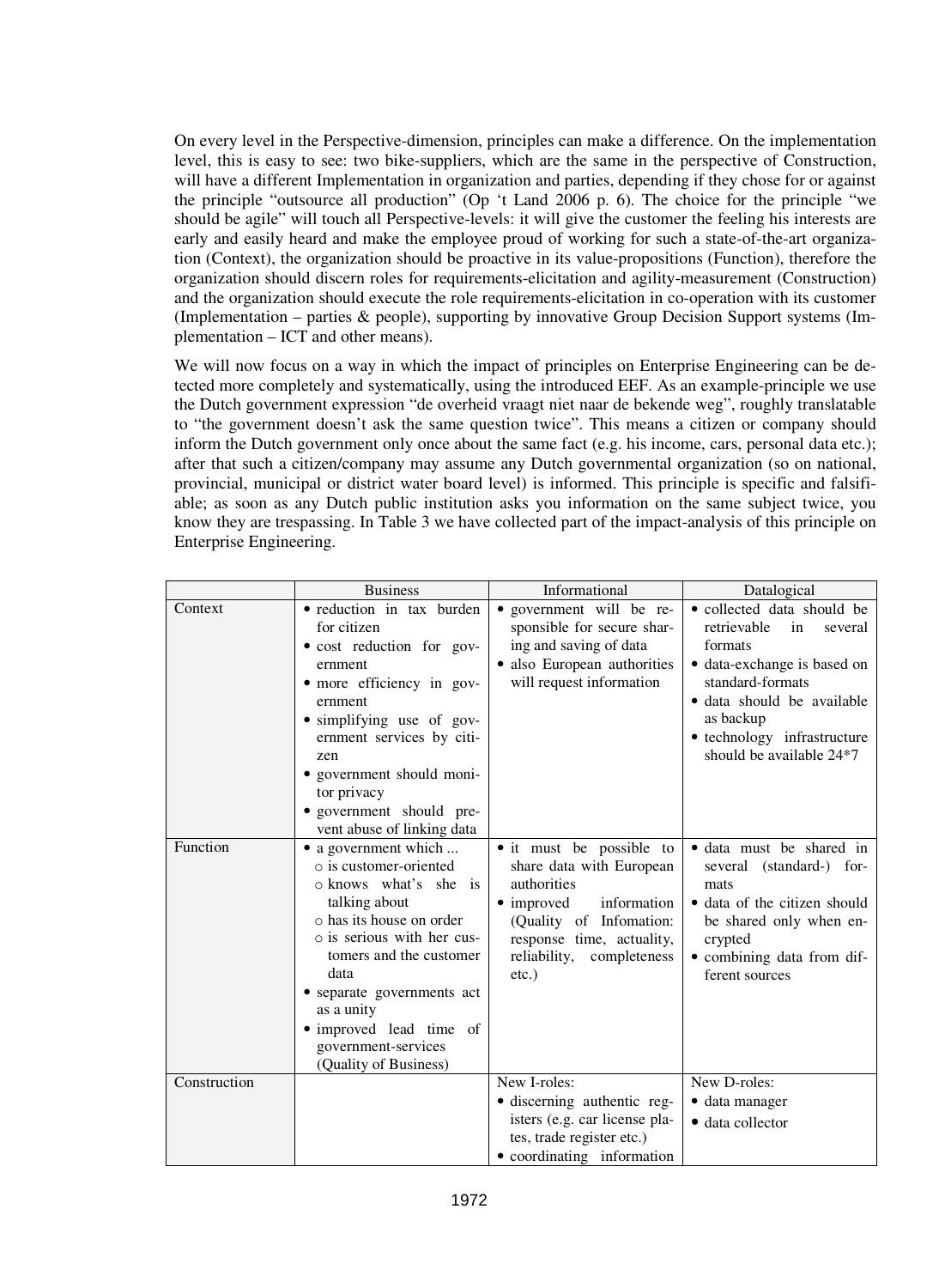|                                            | <b>Business</b>                                                                                                    | Informational                                                                                                                                                                                               | Datalogical                                                                                                                                                                   |
|--------------------------------------------|--------------------------------------------------------------------------------------------------------------------|-------------------------------------------------------------------------------------------------------------------------------------------------------------------------------------------------------------|-------------------------------------------------------------------------------------------------------------------------------------------------------------------------------|
|                                            |                                                                                                                    | re-use<br>• certifying quality of digi-<br>tal service-delivery and<br>security<br>• authorization-manager<br>• auditor: who has seen<br>which information?                                                 |                                                                                                                                                                               |
| Implementation /<br>parties & people       | • more time for officals to<br>improve decision-making<br>(saving time on data col-<br>lection and interpretation) | • less time spent for getting<br>information                                                                                                                                                                | • no longer record the same<br>data again $\&$ again in<br>several formats/systems<br>$\Rightarrow$ less people required                                                      |
| Implementation /<br>ICT and other<br>means | • less physical guichets<br>required<br>$\bullet$ <i>DIGID</i> (= Dutch unique<br>electronic citizen id)           | • Connecting government-<br>websites to authentic reg-<br>istrations<br>• Pre-fill tax forms with<br>available information<br>• Implementation of IDA<br>(Interchange of Data be-<br>tween Administrations) | • less questionnaires<br>• national infrastructure for<br>(public) data-exchange<br>$\circ$ e.g. an ESB<br>• redundant infrastructure<br>• standardization of data<br>storage |

*Table 3 Part of the impact-analysis of the principle "the government doesn't ask the same question twice", visualized in EEF-structure* 

We have now shown the impact of one principle on Enterprise Engineering in the EEF. Elaborating the impact for more than one principle might lead to contradictions in implications. Consider, for example, the following two principles: (A) "we prefer standard-packages over tailored solutions" and (B) "we prevent vendor lock-in". In an efficient market these two principles need not be contradictory. However, in the specific market for operating systems of desktop-computers, currently not many alternatives exist. Comparable contradictions in implications could be found when both the principles "have flexibility in service-levels" (rationale: customer friendliness) and "standardize the work" (rationale: cost savings) are effective. By making visible the possible contradictions in implications, the governing system (GS) is supported in prioritizing, either at the level of principles or at the level of the specific case.

Using a framework such as the EEF provides several benefits. It helps to systematically find the impact of principles in a short time-frame; e.g. most of the results in table 3 were produced by a studentteam in 7 hours, applying EEF for this real-life case for the first time. As a consequence it helps to detect potential contradictions in principles, thus enabling prioritizing in principles or clarifying that prioritizing for this contradiction has to be done on a case-by-case basis. Finally the EEF supports traceability; in a cause-effect-reasoning, it makes clear what consequences are drawn from what principles, thus enabling impact-of-change analysis the moment principles are no longer valid.

# **5 FORMULATING PRINCIPLES**

An important remaining question is *how to* arrive at a set of (SMART) principles? In this section we explore two alternative approaches to the formulation of principles (eventually we actually aim to integrate these two alternatives). The first alternative takes the perspective that the formulation of a set of principles is a collaborative process involving several participants. In other words, it is a collaborative process. Nabukenya et al. (2006) discusses a general process for the collaborative formulation or policies (such as business rules and architecture principles). This general process can be specialized to architecture principles as follows:

- 1. Formulation of the objectives for having the principles.
- 2. Identify & prioritize key objectives for principles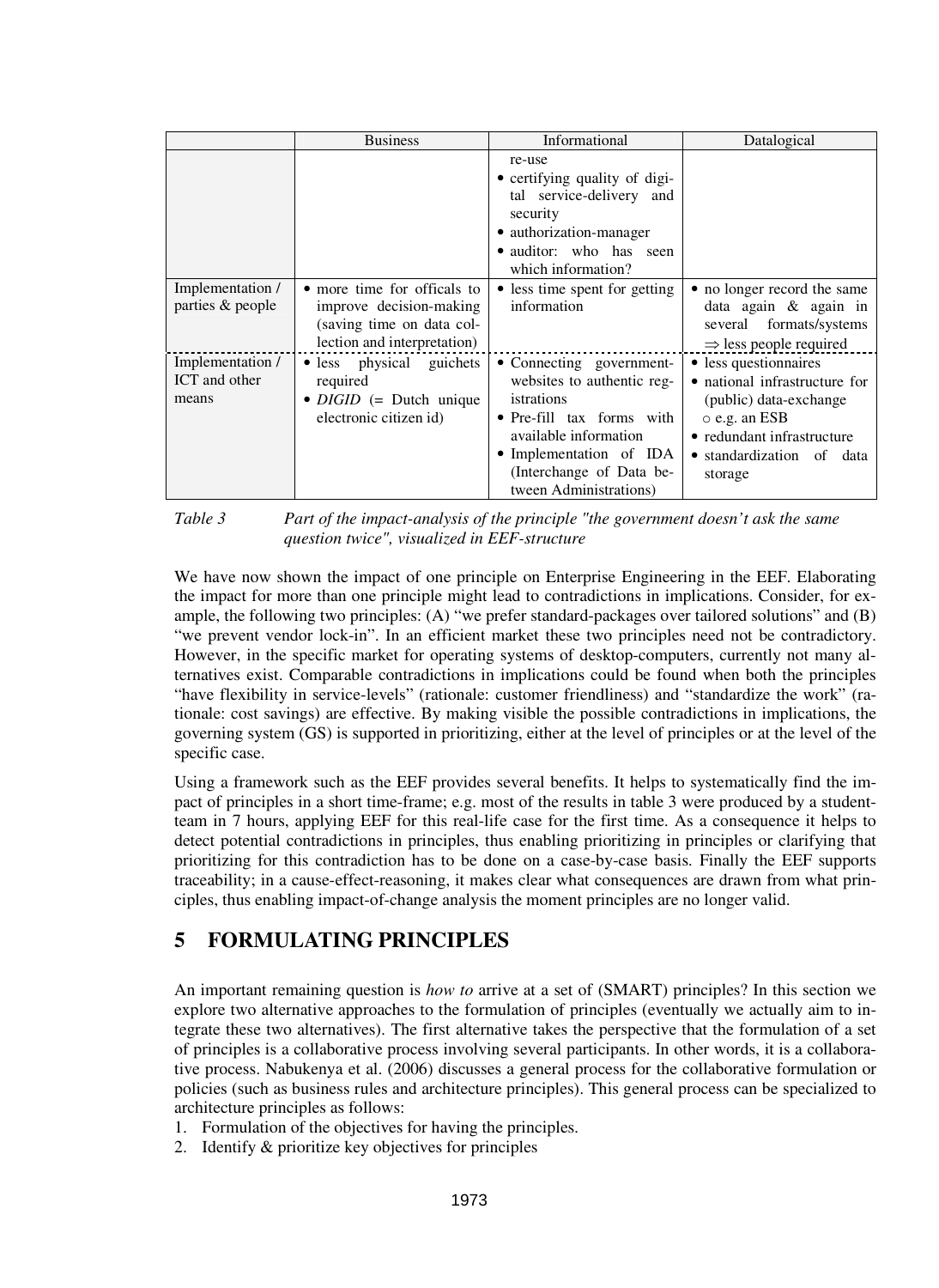- 3. Formulate candidate principles that address the stated objectives.
- 4. Identify & prioritize key principles
- 5. Elaborate key principles
- 6. Evaluate completeness of set of principles (go back to 4 if needed).

In the first step, the aim is to make explicit the goals for creating the principles in terms of stakeholders' concerns and objectives that should be addressed. This activity may be conducted by each of the participants individually. Once these have been identified, the participants are then required to collectively identify and prioritize the key objectives that should be addressed by the principles. This set then scopes the next activity in which candidate principles are listed and gathered, which again should be done by the participants individually. Each of the principles should be motivated in terms of the objectives it addresses. The next step is to identify and prioritize the key principles, which should again be done collaboratively. The resulting set of principles should be elaborated in the sense that each principle should be made specific and measurable as discussed in §3. This should be done collectively. Finally, the participants should evaluate the set of principles produced to see if they indeed meet the set objectives.

The second alternative is described in Op 't Land (2005). This alternative is explicitly based on *causeeffect analysis* and has been applied in both practical and educational contexts:

- 1. agree on the scope and the relevant stakeholders;
- 2. identify concerns of the stakeholders, based on their role and personal interests;
- 3. identify candidate-principles, derived from vision, mission and strategy of the scope;
- 4. identify implications of the candidate-principles, using an enterprise engineering framework;
- 5. detect contradictions in the principles, including the underlying assumptions;
- 6. define sufficiently different scenario's and find no-regret principles;
- 7. prioritize according to the different stakeholders and their typical concerns;
- 8. give an integrated advice on the over-all prioritization of principles.



*Figure 3 Part of a cause-effect diagram for principles (Op 't Land, 2005)* 

The first step limits the area of concern and the people to be involved and reckoned with. In step 2 we realize that stakeholders are people: they have a role (e.g. CFO) and at the same time they have personal interests (e.g. "wants to get promotion within 2 years in that area"). Step 3 is executed to safeguard that principles are in line with and steered by the vision, mission and strategy of the area scoped. Step 4 is the exercise we demonstrated in §4, using the EEF. In step 5 it is important to not only detect contradictions in the principles, but especially to articulate the assumptions under which those contra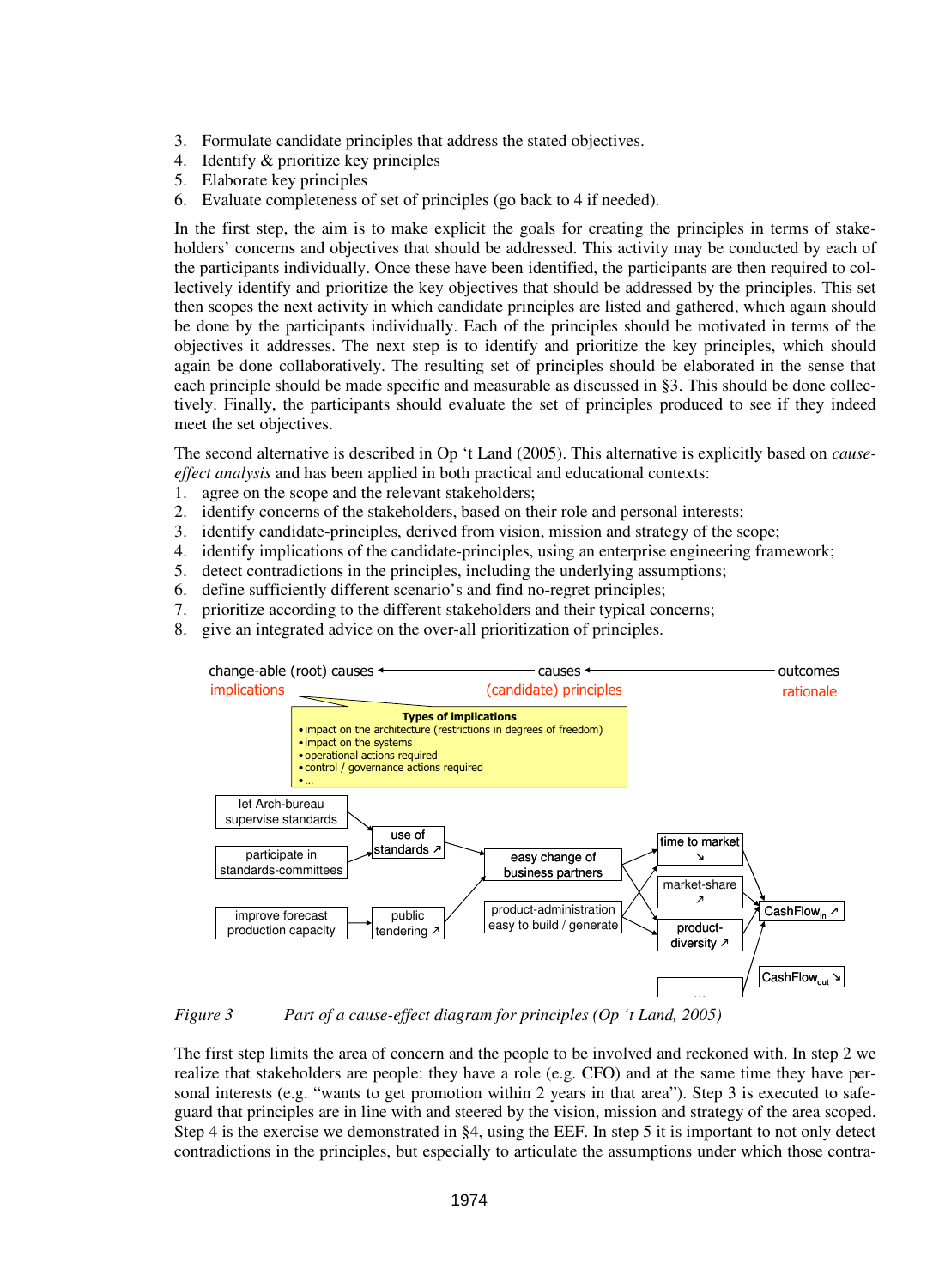dictions occur; those assumptions might be subject to change indeed! For example, as we pointed out in §4, the principles "standard-packages preferred" and "no vendor lock-in" need not be contradictory in the situation of an efficient market; by making this assumption explicit, stakeholders become aware of their dependency on market-efficiency or of their opportunities to stimulate the market. In step 6 scenario planning is applied to principle formulation. A few extreme alternative futures (= scenarios) are drafted and the principles are tested against them, using the assumptions from step 5. If a principle works in every scenario, it is a no-regret principle and consequently accepted; otherwise, either extra investments are done to still let the principle work or "early warning indicators" are installed to see which scenario becomes more probable. In step 7, for all stakeholders the principles are prioritized according to their concerns; by comparing the difference in priorities also there no-regret principles are found and underlying assumptions clarified. In step 8, the no-regret principles are accepted and on the other principles negotiations take place, supported by the insights of the different interests.

The pivot in this approach is a cause-effect analysis, starting from concerns of stakeholders and ending in implications. Figure 3 shows a part of such an analysis, starting from the concern to *increase incoming cash flows*. This concern can be answered by *decreasing time-to-market*, *increasing market-share* and *increasing product-diversity*. Both *easy change of business partners* and *product administration should be easy to build or generate* positively influence *time-to-market* as well as *product-diversity*. In its turn, the *easy change of business partners* is positively influenced by *increasing use of standards* and *increase public tendering* etc. Somewhere "in the middle of the diagram" the candidate-principles relatively easily emerge, at the same time clarifying (1) the rationale of each principle, (2) the implications of each principle and (3) the mutual coherence or contradiction of principles.

As a next step, we aim to better relate and integrate both ways of working into a more explicit and elaborate way of working catering for the underlying cause-effect analysis and the collaborative nature of principle formulation processes.

### **6 CONCLUSIONS AND FURTHER RESEARCH**

In this paper we have studied some cases from industry, focusing on the impact of principles on the design of enterprises as well as the guidance, which designers may receive from these principles. We have explored how, using an enterprise engineering framework such as the EEF, the impact of principles can be systematically detected in a short time, thus clarifying mutual coherence, potential contradictions and providing traceability. The process of formulating principles can base itself on more generic collaborative patterns in the area of strategy formulation. A promising technique here is the use of cause-effect diagrams, because it readily connects concerns and rationales of stakeholders with implications.

We have also identified some key areas that need further work. To make this more explicit, we are currently working along the following lines to broaden and deepen the principles mechanism:

- 1. Gather documented examples, originating from a diversity of sectors, concerning the use of principles in real-life practice. Note that with "use" we do not only refer to the act of putting them on paper, but to documented impact on enterprise engineering. In other words, documenting their shown ability to limit design space during enterprise engineering.
- 2. Further elaborate on strategies to formalize principles and their underlying domain concepts.
- 3. Get explicit insight in the impact of levels of principles. Some principles in an organization originate from higher organizational levels, others from industry standards, again others from external authorities. How do the principles from this several levels and steering lines interact?
- 4. Work towards a more explicit definition of principle, while meeting the requirements put on them from practical use. This should include a (formal) language in which to express the underlying constraints on design space allowing/forcing for specific and measurable formulations.
- 5. Mechanisms to indeed enforce principles and guide designers in their design activities. How to actually steer by using principles, e.g. by organizationally embedding the formulating of principles and the issuing of building permits.